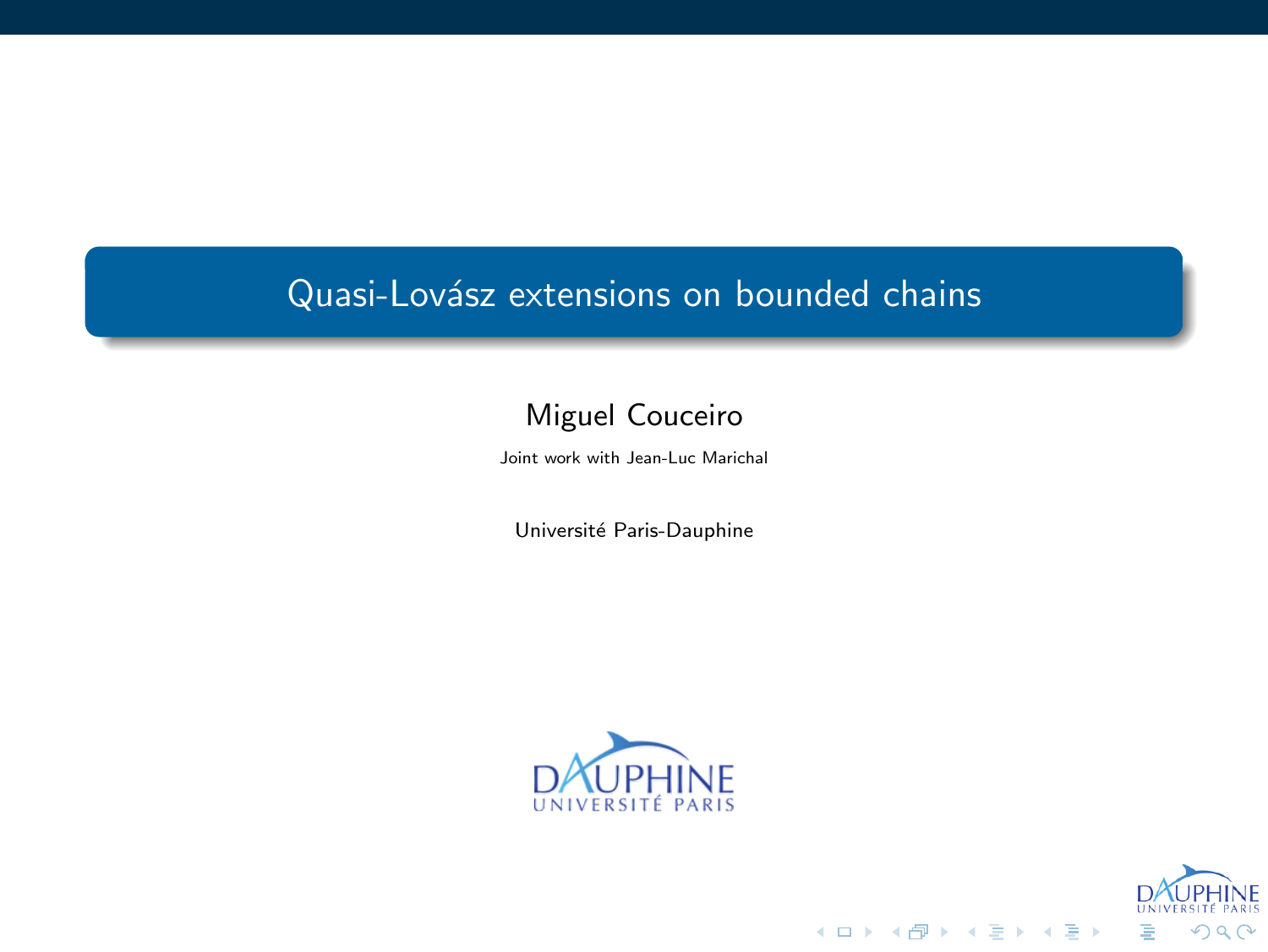#### Motivation

Let *X* and *Y* be "structured" sets.

**Aggregation function:** A mapping *g* : *X <sup>n</sup> → Y* that

- *•* merges elements of *X* into an element of *Y*
- *•* "preserves" *X*'s structure in *Y* 's.

**Traditionally:** *X* and *Y* are ordered and *g* is "order-preserving" (nondecreasing)

**Well-known examples:**

- *•* **Choquet integral:** Numerical aggregation over **R**
- *•* **Sugeno integral:** Ordinal aggregation over chains *C*

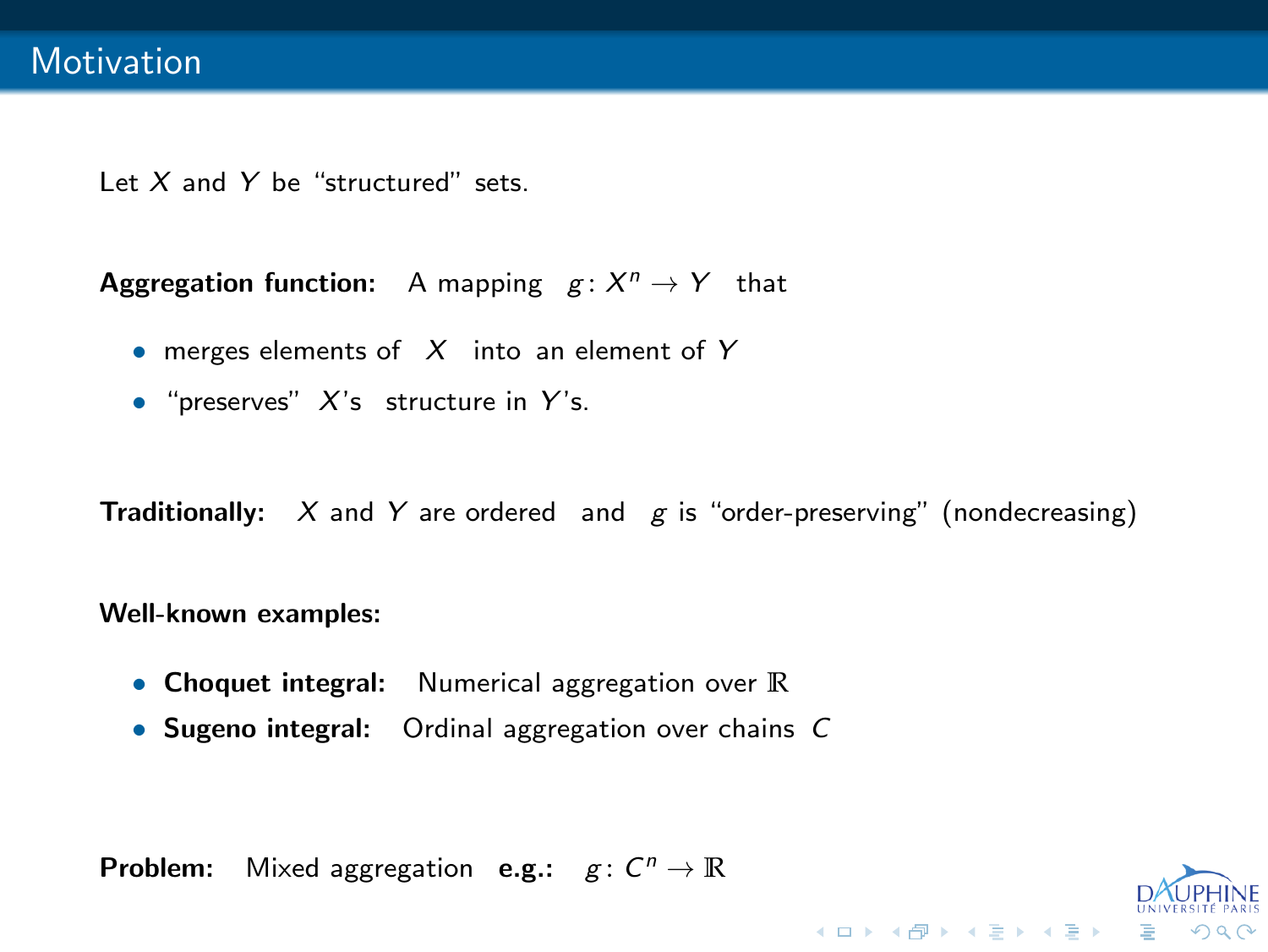# Motivation: decision under uncertainty

**Decomposable model:**

- Alternatives over  $C^n$  (e.g. mental states over the year  $n = 12$ )
- *•* Evaluation of each state by a local utility function *φ*: *C →* **R**
- Overall evaluation by a global utility function  $U: C^n \to \mathbb{R}$ :

$$
U(x_1,\ldots,x_n):=C(\varphi(x_1),\ldots,\varphi(x_n))
$$

where  $C: \mathbb{R}^n \to \mathbb{R}$  is a Choquet integral

#### **Problems:** Given  $g: C^n \to \mathbb{R}$

- **1.** Decide if *g* is Choquet decomposable
- **2.** Determine all possible Choquet decompositions

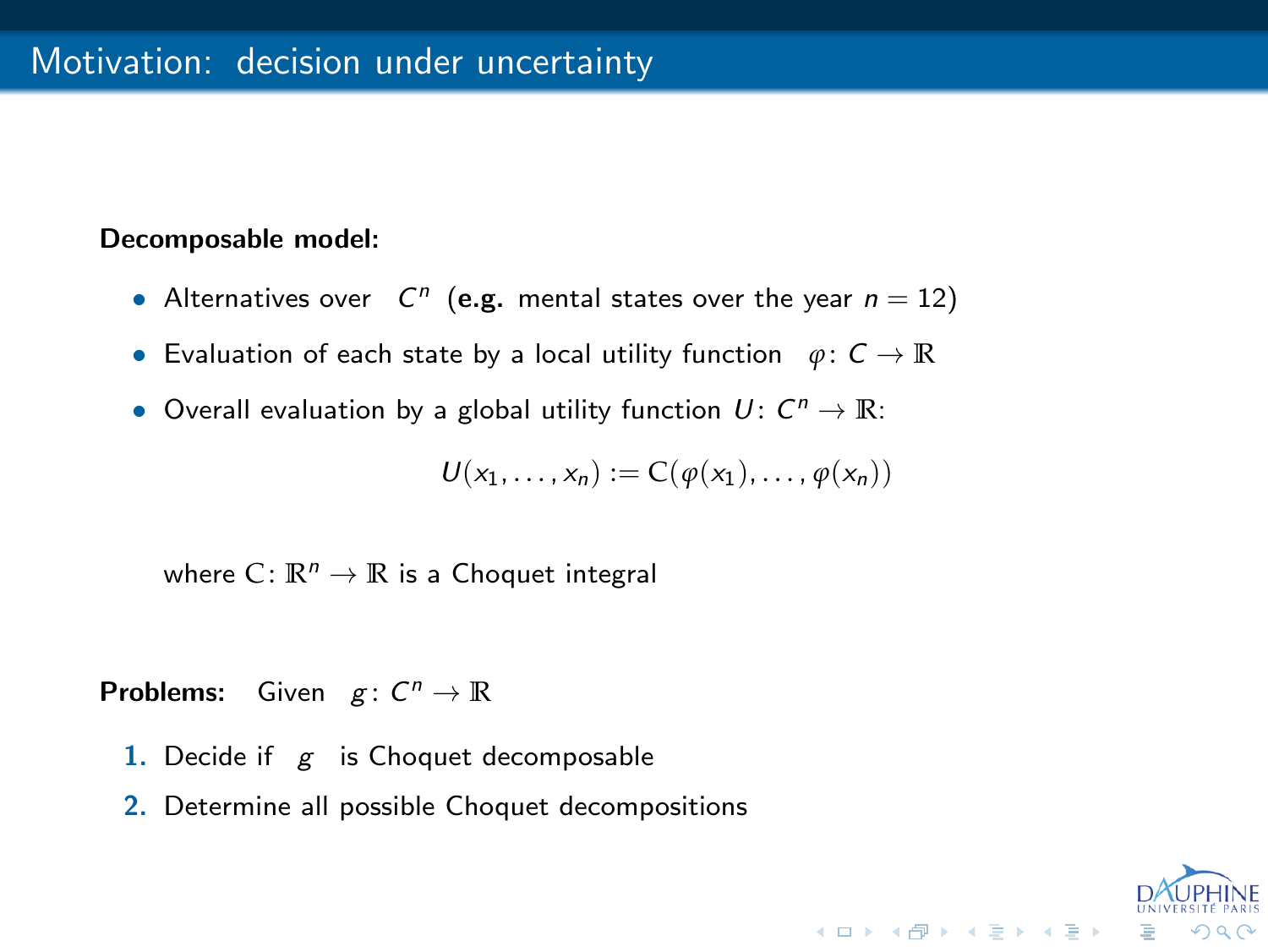### **Outline**

- **I** Preliminaries: order simplexes
- **II** Choquet integrals as Lovász extensions
- **III** Generalization: quasi-Lovász extensions
- **IV** Axiomatizations of quasi-Lovász extensions
- **V** Decompositions of quasi-Lovász extensions

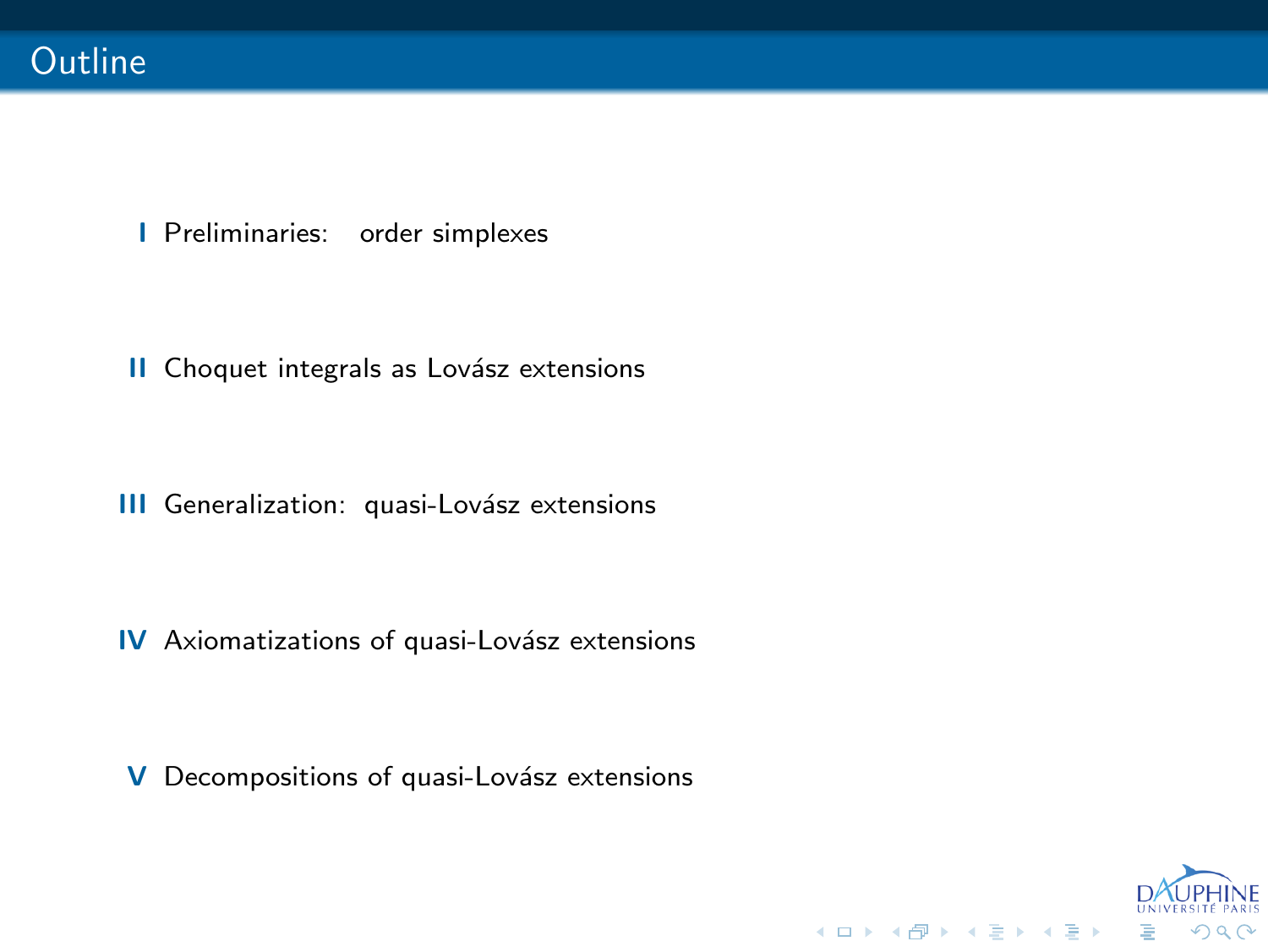# Order simplexes

Let  $\sigma$  be a permutation on  $[n] = \{1, \ldots, n\}$  ( $\sigma \in S_n$ ):

• 
$$
\mathbb{R}_{\sigma}^{n} := \{ \mathbf{x} = (x_1, \dots, x_n) \in \mathbb{R}^{n} : x_{\sigma(1)} \leq \dots \leq x_{\sigma(n)} \}
$$

• 
$$
{0,1}_{\sigma}^{n} := \mathbb{R}_{\sigma}^{n} \cap {0,1}^{n}
$$

**Example :**  $n = 2$  (2! = 2 permutations  $\Rightarrow$  2 simplexes!)



In general:  $\mathbb{R}^n$  has *n*! simplexes and each contains exactly  $n+1$  points of  $\{0,1\}^n$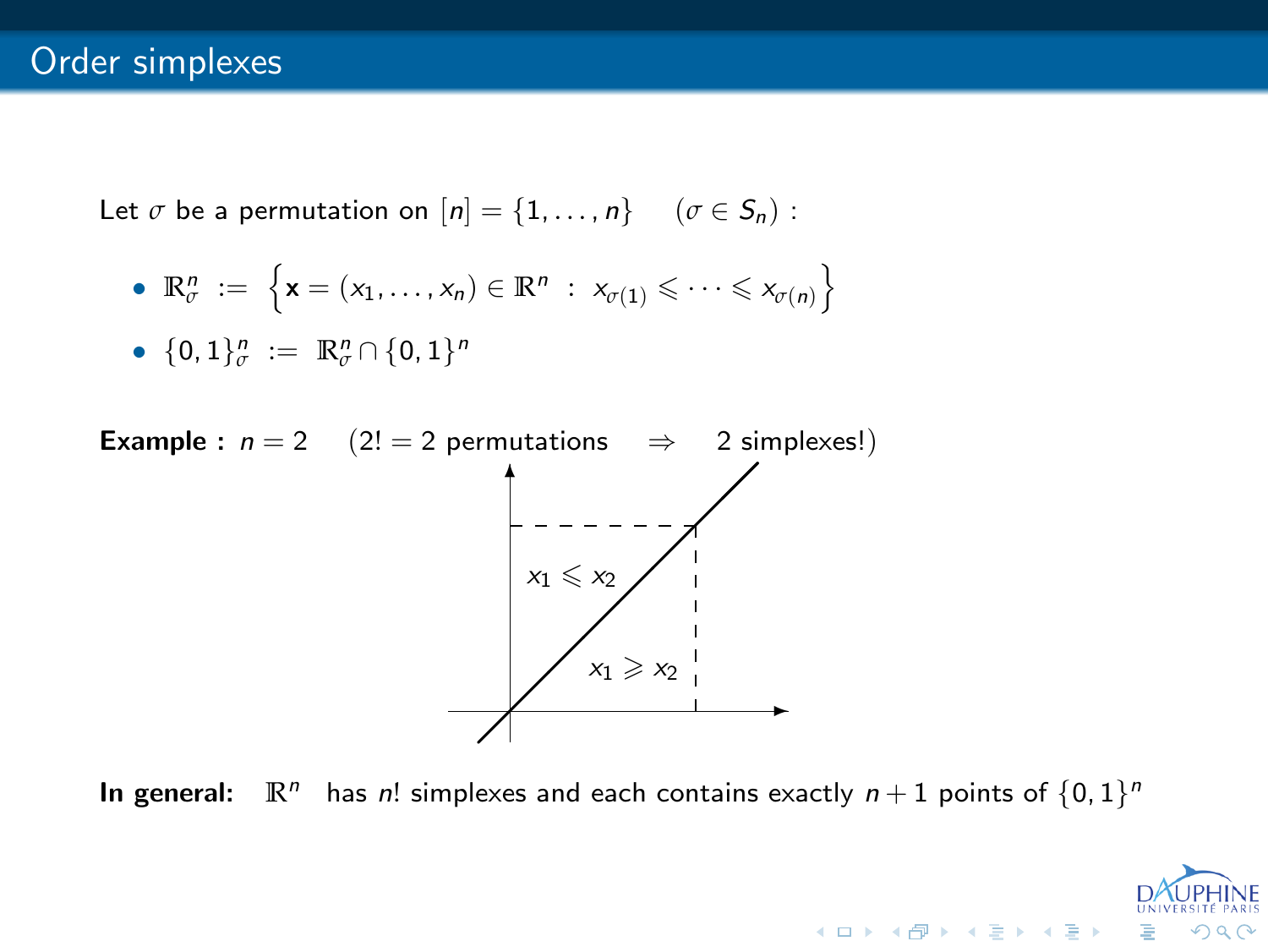### Lovász extension

Let  $\phi$ :  $\{0,1\}$ <sup>n</sup>  $\rightarrow \mathbb{R}$  be a (*pseudo-Boolean*) function **s.t.**  $\phi$ (0) = 0.

Definition (Lovász, 1983)

The Lovász extension of  $\phi: \{0,1\}^n \to \mathbb{R}$  is the function  $f_{\phi} \colon \mathbb{R}^n \to \mathbb{R}$  whose restriction to each  $\mathbb{R}^n_\sigma$  is the unique linear function that interpolates  $\bm{\phi}$  at the  $n+1$  points of  $\{0,1\}^n_\sigma$ 

**In particular:**  $f_{\phi}|_{\{0,1\}^n} = \phi$ 

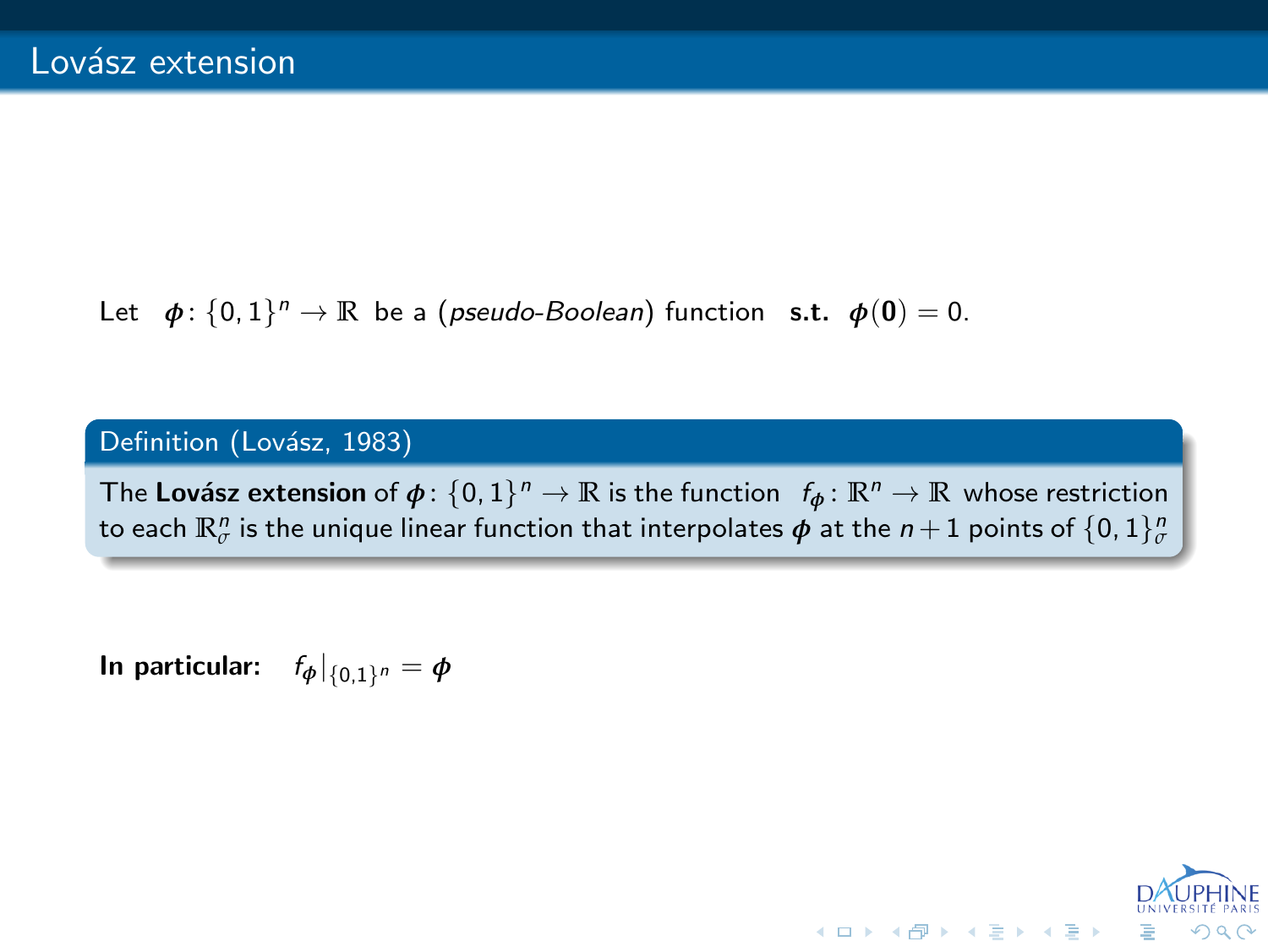# Lovász extensions: Example







 $f_{\phi}(x_1, x_2) = x_1 + 5x_2 - 3 \min(x_1, x_2)$ 

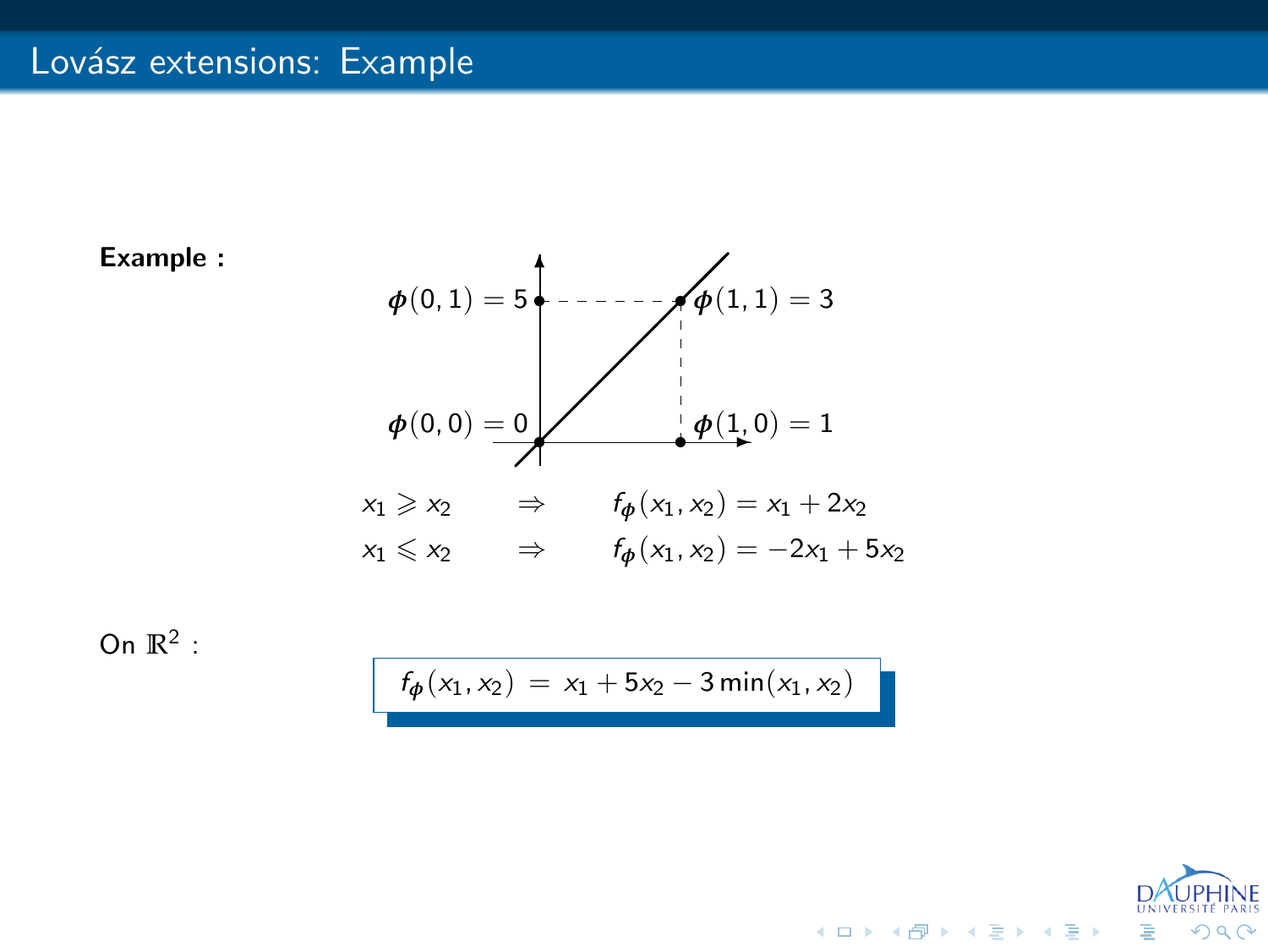# Representations of Lovász extensions

**In general:** *f<sup>ϕ</sup>* can always be written in the form

$$
f_{\boldsymbol{\phi}}(\mathbf{x}) = \sum_{S \subseteq [n]} a_{\boldsymbol{\phi}}(S) \min_{i \in S} x_i \qquad (\mathbf{x} \in \mathbb{R}^n)
$$

where the coefficients  $a_{\phi}(S)$  are given by the **Möbius transform** of  $\phi$ 

**Consequence:** *f<sup>ϕ</sup>* is always piecewise linear and continuous!

...and on each order simplex  $\mathbb{R}^n_{\sigma}$ ?

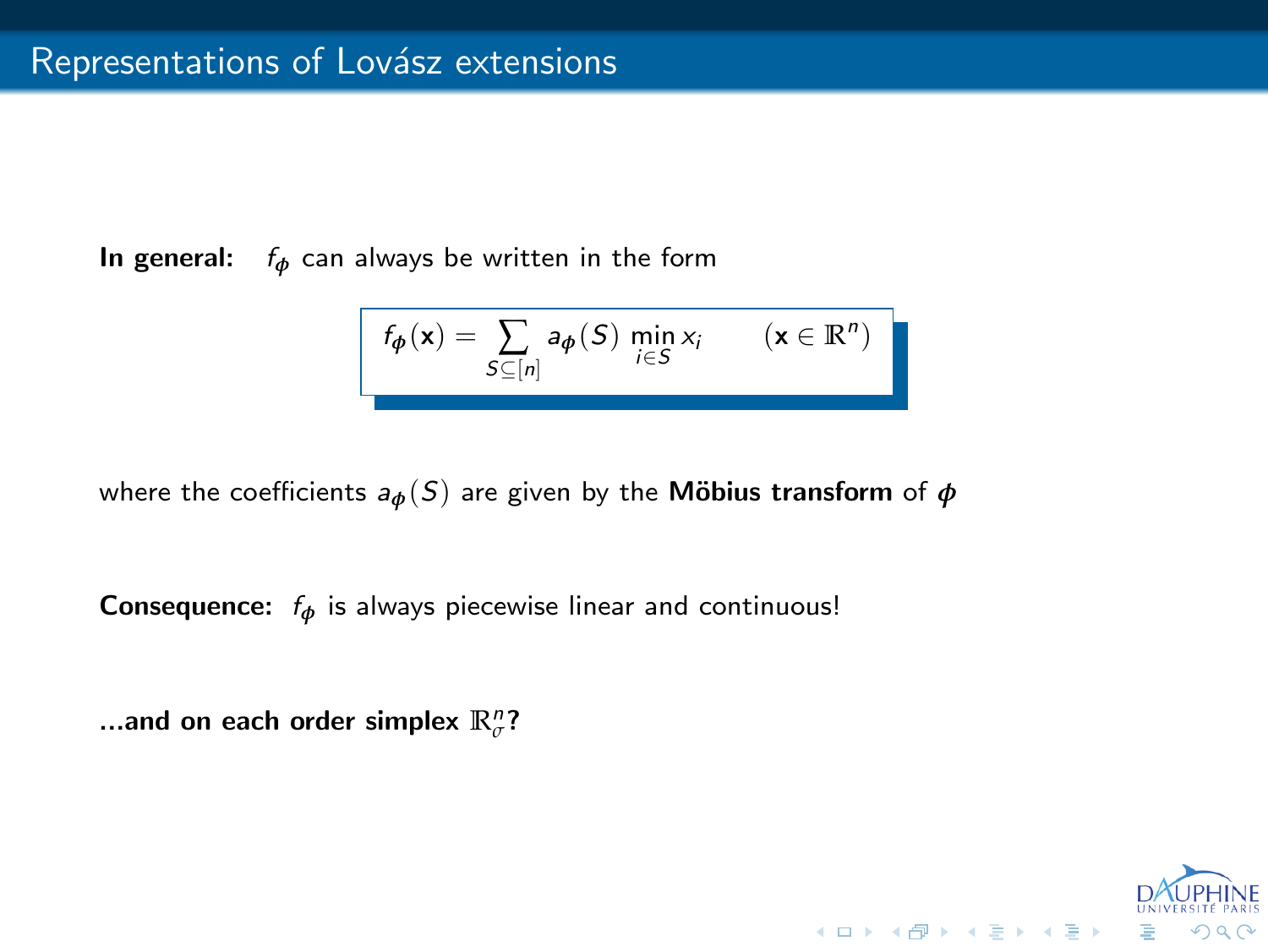# Choquet integral as a Lovász extension

**On each order simplex R***<sup>n</sup> σ* **:**

$$
f_{\boldsymbol{\phi}}(\mathbf{x}) = f_{\boldsymbol{\phi}}(\mathbf{0}) + \sum_{i \in [n]} x_{\sigma(i)} \big( f_{\boldsymbol{\phi}}(\mathbf{1}_{\{\sigma(i),\dots,\sigma(n)\}}) - f_{\boldsymbol{\phi}}(\mathbf{1}_{\{\sigma(i+1),\dots,\sigma(n)\}}) \big) \qquad (\mathbf{x} \in \mathbb{R}_{\sigma}^n)
$$

. Definition

.<br>A **Choquet integral** is a nondecreasing Lovász extension (vanishing at 0).

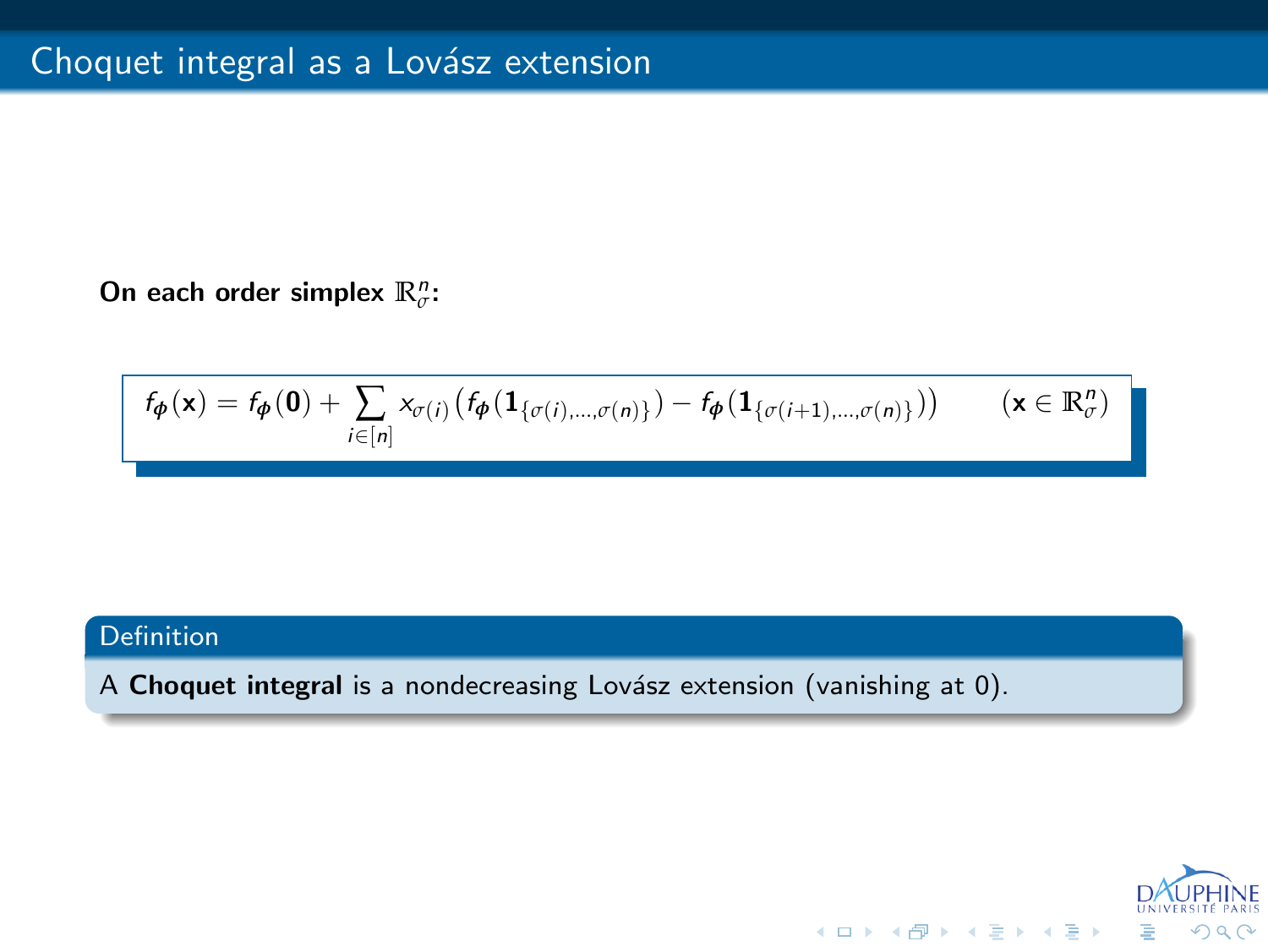### Generalization: Quasi-Lovász extensions

Let *C* be a chain with minimum 0 and maximum 1.

. Definition . A **quasi-Lov´asz extension** is a function *U* : *C <sup>n</sup> →* **R** decomposable as  $U(x_1, \ldots, x_n) := f(\varphi(x_1), \ldots, \varphi(x_n))$  where **1.**  $\mathbb{R}^n \to \mathbb{R}$  is a Lovász extension  $(f = f_\phi \text{ for some } \phi)$ **2**  $\varphi$ :  $C \to \mathbb{R}$  is a nondecreasing function verifying  $\varphi(0) = 0$ .

**In DMU:** *φ* is a local utility function and *f* a Choquet integral.

Problem: Axiomatize the class of quasi-Lovász extensions



. . . . . . . . . . . . . . . . . . . . . . . . . . . . . . . . . . . . . . . . . . . .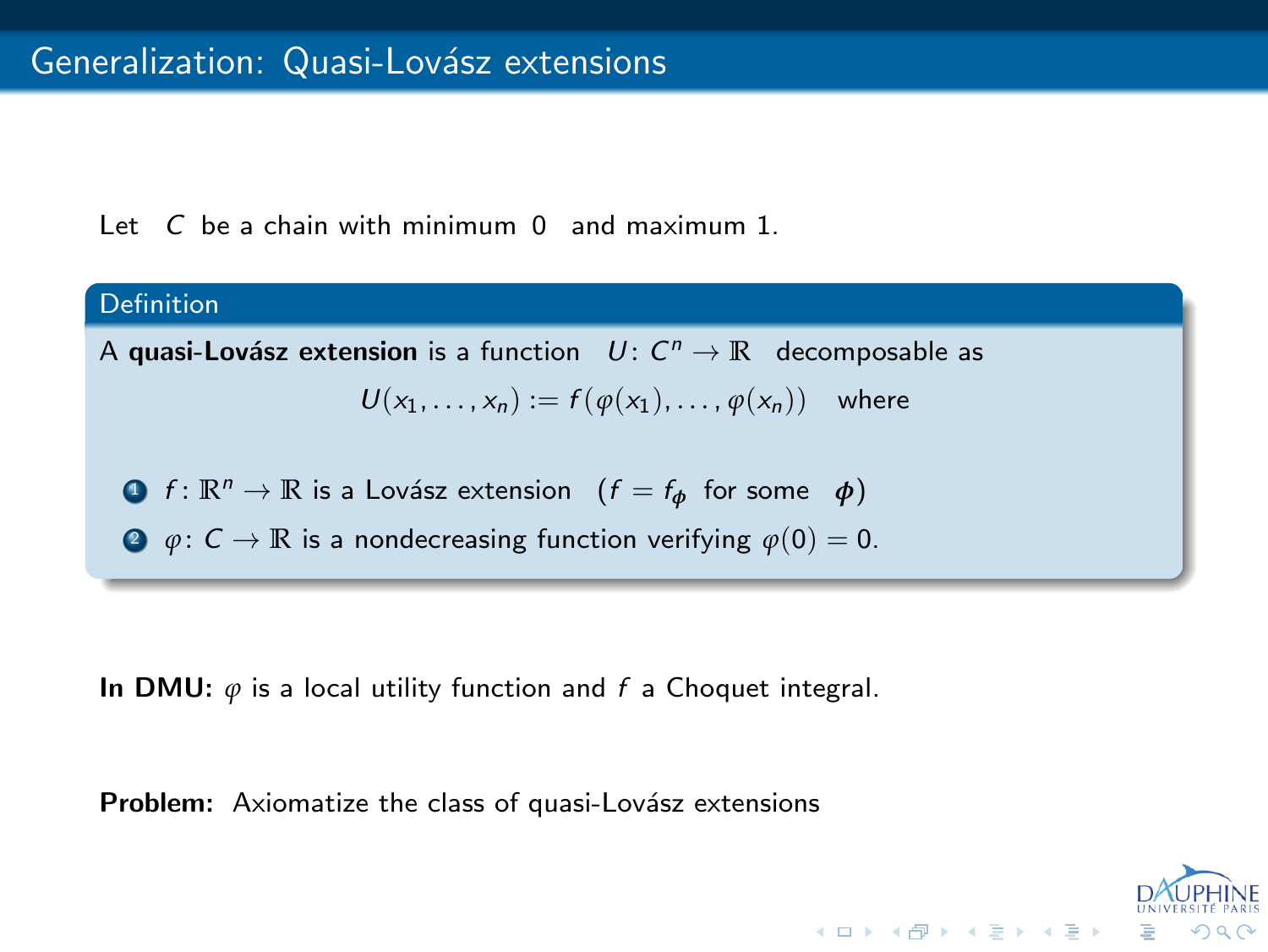# Comonotonic modularity

**As before:** For 
$$
\sigma \in S_n
$$
, let  $C^n_{\sigma} := \{(x_1, \ldots, x_n) \in C^n : x_{\sigma(1)} \leq \cdots \leq x_{\sigma(n)}\}$ 

# . Definition

 $g: C^n \to \mathbb{R}$  is comonotonically modular if for all  $\mathsf{x}, \mathsf{x}' \in C^n_\sigma$ , for some  $\sigma \in S_n$ ,  $g(\mathbf{x}) + g(\mathbf{x}') = g(\mathbf{x} \vee \mathbf{x}') + g(\mathbf{x} \wedge \mathbf{x}')$ 

NB: (quasi-)Lovász and "(quasi-)lattice polynomials" are comonotonically modular!

**Recall:** lattice polynomials generalize Sugeno integrals...

**NB2:** *U* is comonotonically modular **iff** so is  $U_0 = U - U(0)$ 

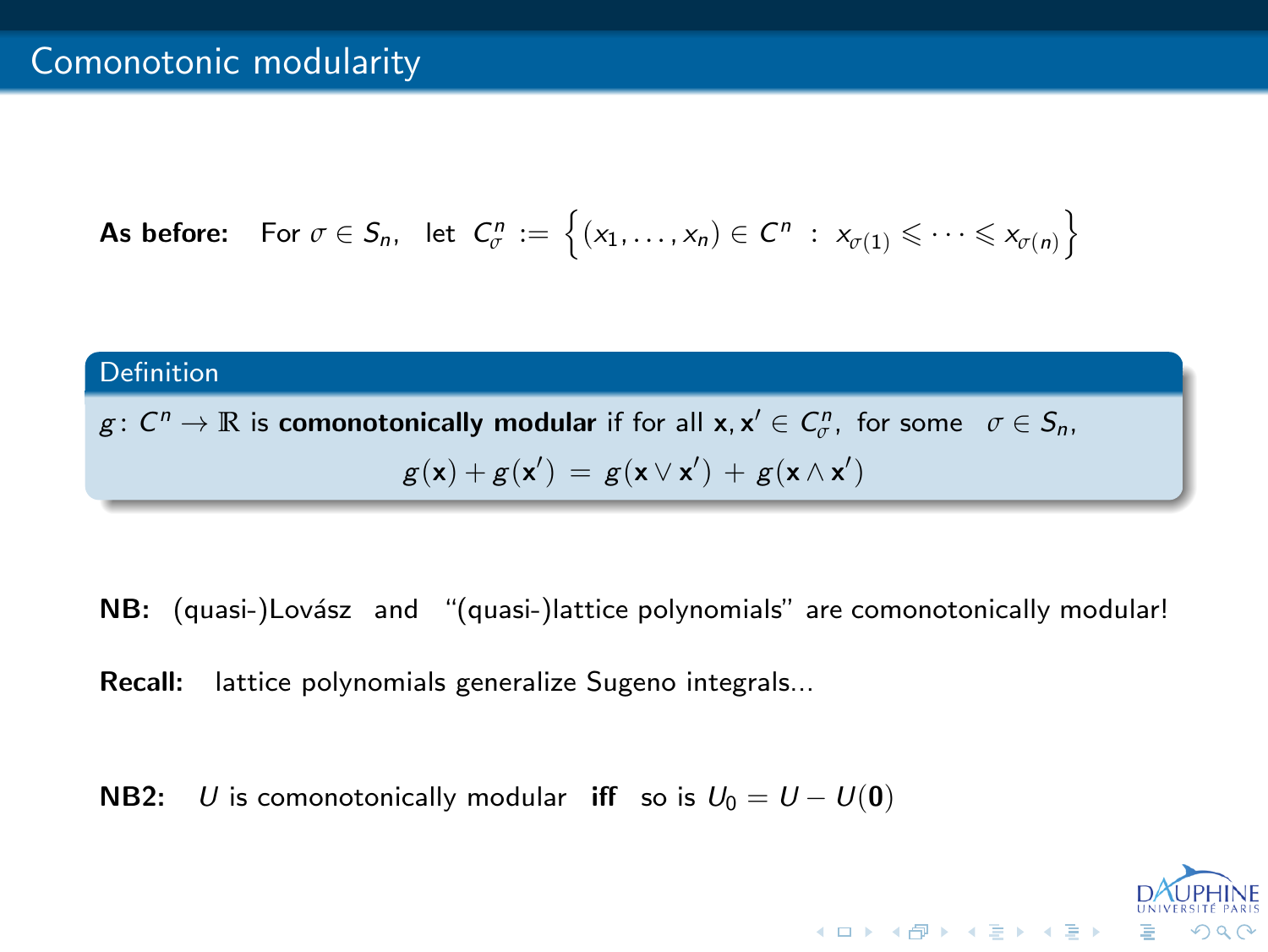# Description of comonotonically modular functions

# **Theorem:** For any  $U: C^n \to \mathbb{R}$  T.F.A.E.:

**1.** *U* is comonotonically modular

2. There is 
$$
g: C^n \to \mathbb{R}
$$
 s.t.  $\forall \sigma \in S_n$  and  $\forall \mathbf{x} \in C^n_{\sigma}$ ,  

$$
U_0(\mathbf{x}) = \sum_{i \in [n]} (g(x_{\sigma(i)} \wedge \mathbf{1}_{\{\sigma(i), \dots, \sigma(n)\}}) - g(x_{\sigma(i)} \wedge \mathbf{1}_{\{\sigma(i+1), \dots, \sigma(n)\}}))
$$

**3.** *U* is comonotonically separable:  $\forall \sigma \in S_n$ ,  $\exists g_i^{\sigma} : C \rightarrow \mathbb{R}$ ,  $i \in [n]$ , s.t.

$$
U(\mathbf{x}) = \sum_{i=1}^n g_i^{\sigma}(x_{\sigma(i)}) \quad \text{for } \mathbf{x} \in C_{\sigma}^n.
$$

**NB:** (quasi-)Lovász and (quasi-)lattice polynomials are comonotonically separable!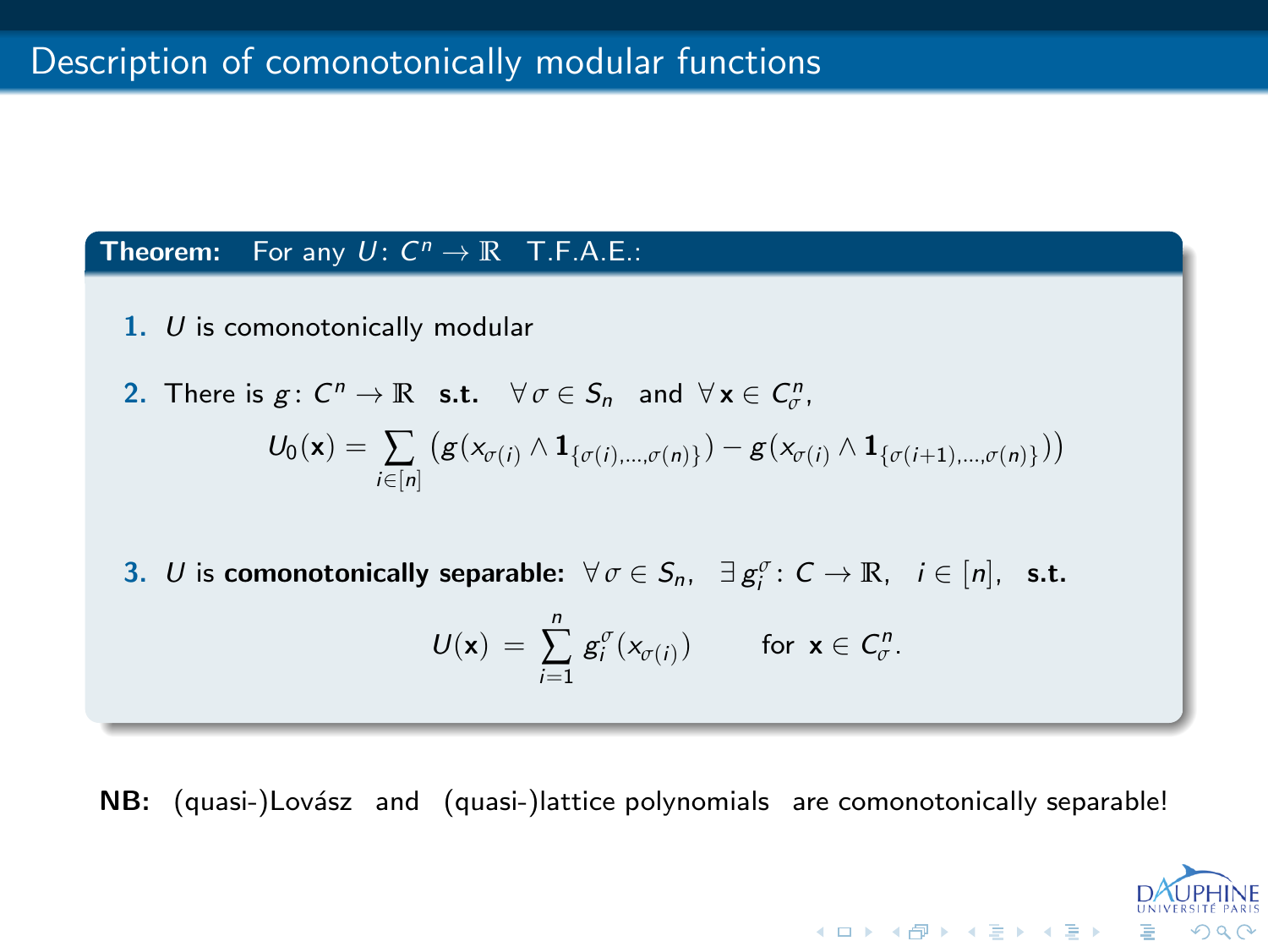# Axiomatization of quasi-Lovász extensions

Definition  
\n
$$
g: C^n \to \mathbb{R}
$$
 is weakly homogeneous if there is an order-preserving  $\varphi: C \to \mathbb{R}$  s.t.  
\n $\varphi(0) = 0$  and  $g(x \wedge 1_A) = \varphi(x)g(1_A)$  for every  $x \in C$  and  $A \subseteq [n]$ 

**Theorem:** For any nonconstant  $U: C^n \to \mathbb{R}$  T.F.A.E.:

1. *U* is a quasi-Lovász with  $U_0(1_A) \neq 0$  for some  $A \subseteq [n]$ .

2.  $U$  is comonotonically modular and  $U_0$  is weakly homogeneous

**3.** There is an order-preserving  $\varphi_U: C \to \mathbb{R}$  s.t.

$$
\varphi_U(0)=0\quad\text{and}\quad \varphi_U(1)=1\ \ \text{and}\quad U=f_{U|_{\{0,1\}^n}}\circ\varphi_U
$$

**Moreover:** We can choose  $\varphi_U(x) = \frac{U_0(x \wedge 1_A)}{U_0(1_A)}$ .

 $\Box \rightarrow \neg \bigoplus \neg \neg \neg \bigoplus \neg \neg \neg \bigoplus \neg \neg \neg \bigoplus \neg \neg \neg \bigoplus \neg \neg \bigoplus \neg \neg \bigoplus \neg \bigoplus$ *UNIVERSITE PARIS* .

. .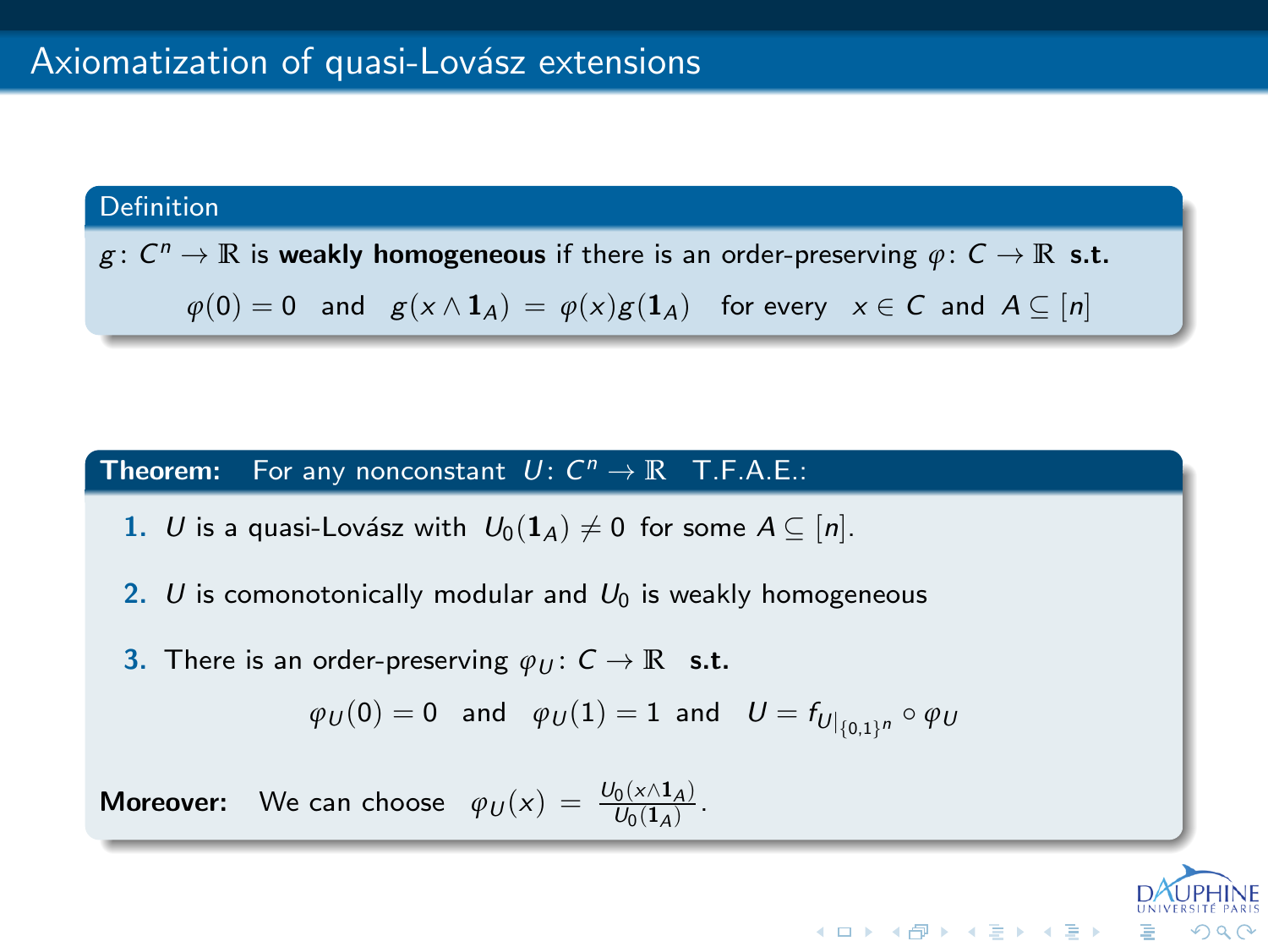# Decompositions of quasi-Lovász extensions

**Question:** Is the previous decomposition unique?